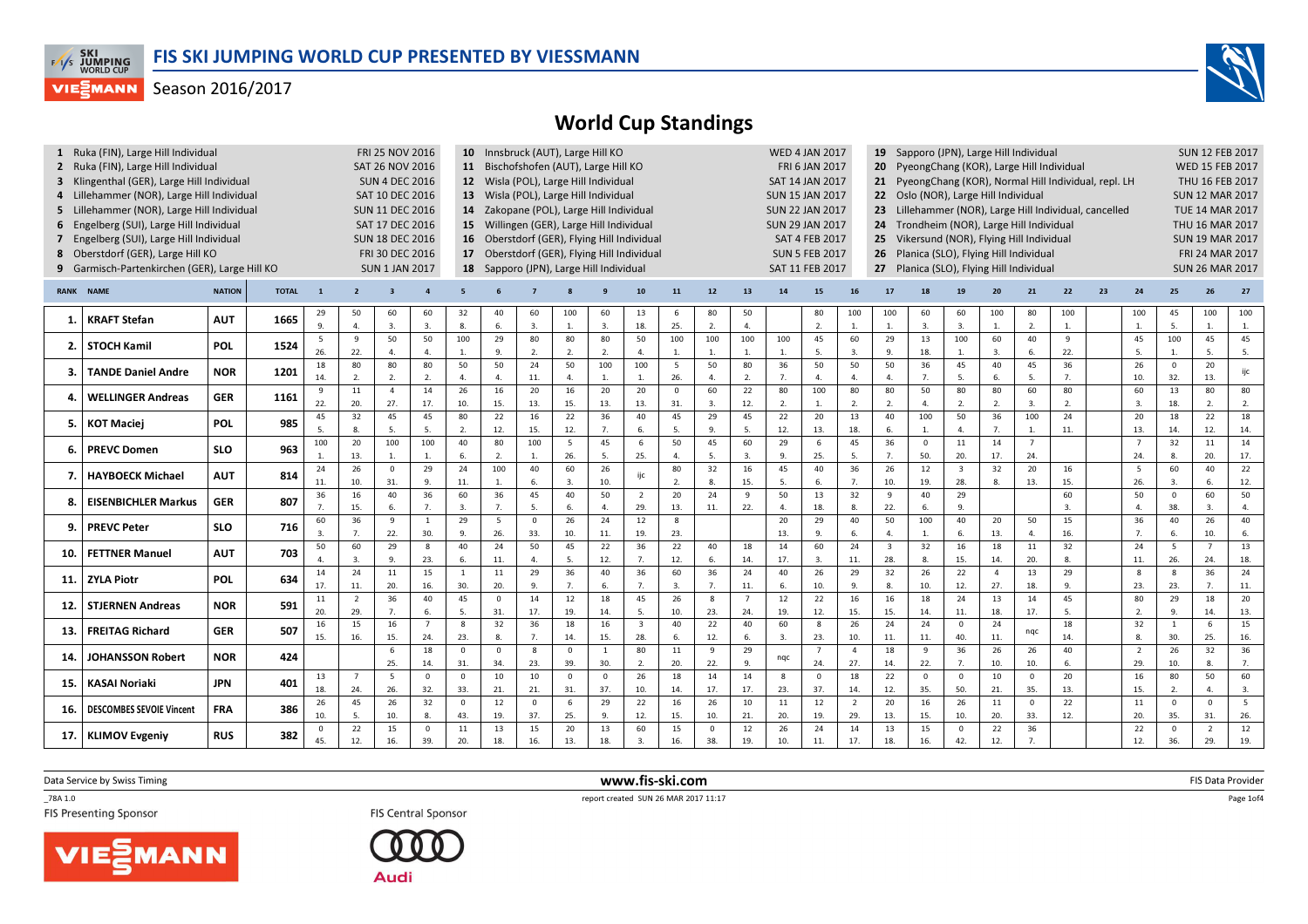



World Cup Standings

|     | <b>RANK NAME</b>             | <b>NATION</b> | <b>TOTAL</b> | $\mathbf{1}$          | $\overline{2}$      | 3                              |                                | -5                             | -6                  | - 7                            |                       | 9                              | 10                             | 11                             | 12                    | 13                             | 14                             | 15                    | 16                             | 17                    | 18                    | 19                     | 20                    | 21                    | 22                    | 23 | 24                             | 25                             | 26                    | 27                             |
|-----|------------------------------|---------------|--------------|-----------------------|---------------------|--------------------------------|--------------------------------|--------------------------------|---------------------|--------------------------------|-----------------------|--------------------------------|--------------------------------|--------------------------------|-----------------------|--------------------------------|--------------------------------|-----------------------|--------------------------------|-----------------------|-----------------------|------------------------|-----------------------|-----------------------|-----------------------|----|--------------------------------|--------------------------------|-----------------------|--------------------------------|
| 18. | <b>GEIGER Karl</b>           | GER           | 369          | 40<br>6.              | 29<br>9.            | 18<br>14.                      | 22<br>12.                      | 18<br>14.                      | 7<br>24.            | $\mathbf 0$<br>47.             | $\overline{4}$<br>27. | $\overline{\mathbf{3}}$<br>28. | 16<br>15.                      | 29<br>9.                       | $\overline{2}$<br>29. | 26<br>10.                      | 24<br>11.                      | $\mathbf 0$<br>36.    | $\mathbf{0}$<br>32.            | 8<br>23.              | 20<br>13.             | 15<br>16.              | 29<br>9.              | - 6<br>25.            | 6<br>25.              |    | $\overline{0}$<br>31.          | 24<br>11.                      | 15<br>16.             | 8<br>23.                       |
| 19. | <b>KUBACKI Dawid</b>         | <b>POL</b>    | 345          | 15<br>16.             | 18<br>14.           | 20<br>13.                      | 20<br>13.                      | 22<br>12.                      | 9<br>22.            | 13<br>18.                      | 15<br>16.             | 11<br>20.                      | 14<br>17.                      | 13<br>18.                      | 10<br>21.             | $\mathbf 0$<br>36.             | 32<br>8.                       | 18<br>14.             | $\overline{\mathbf{3}}$<br>28. | 14<br>17.             | 8<br>23.              | $\overline{0}$<br>35.  | 12<br>19.             | 32<br>8.              | 8<br>23.              |    | $\overline{0}$<br>37.          | 14<br>17.                      | 8<br>23.              | 16<br>15.                      |
| 20. | <b>TEPES Jurij</b>           | <b>SLO</b>    | 326          | 8<br>23.              | <sup>1</sup><br>30. | 14<br>17.                      | 9<br>22.                       | 15<br>16.                      | 6<br>25.            | $\overline{4}$<br>27.          | 29<br>9.              | $\mathbf 0$<br>36.             | $\overline{0}$<br>33.          | 36<br>7.                       | 16<br>15.             | 8<br>23.                       | $\overline{\mathbf{0}}$<br>38. | 32<br>8.              | 11<br>20.                      | 60<br>3.              | $\overline{0}$<br>31. | $\overline{0}$<br>49.  | $\mathbf 0$<br>31.    | $\overline{0}$<br>48. | $\overline{4}$<br>27. |    | nqc                            | 36<br>7.                       | - 5<br>26.            | 32<br>8.                       |
| 21. | <b>FREUND Severin</b>        | <b>GER</b>    | 309          | 80<br>2.              | 100<br>1.           | 24<br>11.                      | 24<br>11.                      | 5<br>26.                       | 26<br>10.           | 29<br>9.                       | 11<br>20.             | 10<br>21.                      | ijc                            |                                |                       |                                |                                |                       |                                |                       |                       |                        |                       |                       |                       |    |                                |                                |                       |                                |
| 22. | <b>LEYHE Stephan</b>         | <b>GER</b>    | 308          | $\mathbf 0$<br>43.    | 12<br>19.           | 12<br>19.                      | 16<br>15.                      | 13<br>18.                      | 18<br>14.           | 5<br>26.                       | 14<br>17.             | 32<br>8.                       | 24<br>11.                      | 32<br>8.                       | 6<br>25.              | 11<br>20.                      | 15<br>16.                      | 11<br>20.             | $\mathbf 0$<br>34.             | $\overline{2}$<br>29. |                       |                        | 45<br>5.              | 22<br>12.             | 13<br>18.             |    | $\overline{\mathbf{3}}$<br>28. | nqc                            | $\Omega$<br>37.       | $\overline{2}$<br>29.          |
| 23. | <b>KOFLER Andreas</b>        | <b>AUT</b>    | 307          | 32<br>8.              | 40<br>6.            | 32<br>8.                       | 12<br>19.                      | 20<br>13.                      | 60<br>3.            | 18<br>14.                      | 24<br>11.             | 10<br>21.                      | $\overline{4}$<br>27.          | $\overline{4}$<br>27.          | $18\,$<br>14.         | 15<br>16.                      | $\overline{2}$<br>29.          | 15<br>16.             |                                |                       |                       |                        |                       |                       | $\mathbf{0}$<br>34.   |    | $\mathbf{1}$<br>30.            |                                |                       |                                |
| 24. | <b>ITO Daiki</b>             | <b>JPN</b>    | 294          | 20<br>13.             | 13<br>18.           | $\mathbf 0$<br>33.             | $\mathbf{0}$<br>34.            | 16<br>15.                      | 45<br>5.            | 12<br>19.                      | 8<br>23.              | $\mathbf 0$<br>40.             | $\overline{0}$<br>31.          | 10<br>21.                      | $\mathsf 0$<br>35.    | $\mathbf 0$<br>33.             | 5<br>26.                       |                       |                                |                       | 14<br>17.             | 32<br>8.               |                       |                       | 50<br>$\mathbf{4}$    |    | 14<br>17.                      | 22<br>12.                      | 24<br>11.             | 9<br>22.                       |
| 25. | <b>KOUDELKA Roman</b>        | <b>CZE</b>    | 223          | 2<br>29.              | 14<br>17.           | $\overline{0}$<br>36.          | $\overline{0}$<br>35.          | $\overline{4}$<br>27.          | nqc                 | $\overline{0}$<br>39.          | $^{\circ}$<br>37.     | 14<br>17.                      | - 5<br>26.                     | $\mathbf 0$<br>32.             | 20<br>13.             | $\mathbf{0}$<br>37.            | 16<br>15.                      | $\mathbf 0$<br>35.    |                                |                       | 45<br>-5.             | $\overline{0}$<br>36.  | 2<br>29.              | 24<br>11.             | 12<br>19.             |    | 29<br>9.                       | 11<br>20.                      | 14<br>17.             | 11<br>20.                      |
| 26. | <b>FANNEMEL Anders</b>       | <b>NOR</b>    | 213          | 10<br>21.             | 10<br>21.           | ngc                            | 10<br>21.                      | 14<br>17.                      | 2<br>29.            | 22<br>12.                      | <sup>1</sup><br>30.   | 8<br>23.                       | $\overline{\mathbf{0}}$<br>43. | $\mathbf 0$<br>48.             | 13<br>18.             | 20<br>13.                      | 1<br>30.                       | 9<br>22.              |                                |                       |                       |                        |                       |                       | nqc                   |    | 18<br>14.                      | 20<br>13.                      | 29<br>9.              | 26<br>10.                      |
| 27. | <b>FORFANG Johann Andre</b>  | <b>NOR</b>    | 197          | 24.                   | $\mathbf 0$<br>46.  | $\mathbf 0$<br>43.             | $\overline{0}$<br>33.          | nqc                            |                     |                                |                       |                                |                                |                                | $\mathbf{0}$<br>32.   | 40<br>6.                       | $\mathbf{0}$<br>42.            | 5<br>26.              |                                |                       |                       |                        |                       |                       | 26<br>10.             |    | 40<br>6.                       | 50<br>4.                       | nqc                   | 29<br>9.                       |
| 28. | <b>DAMJAN Jernej</b>         | <b>SLO</b>    | 149          |                       |                     |                                |                                |                                |                     |                                | $\mathbf 0$<br>32.    | $\overline{2}$<br>29.          | $\mathbf{0}$<br>32.            | 12<br>19.                      | 15<br>16.             | 13<br>18.                      | 9<br>22.                       | $\overline{4}$<br>27. | 20<br>13.                      | 15<br>16.             | $\mathbf 0$<br>47.    | $7\overline{ }$<br>24. | $\overline{7}$<br>24. | 8<br>23.              | 5<br>26.              |    | 12<br>19.                      | $\overline{4}$<br>27.          | 9<br>22.              | $\overline{7}$<br>24.          |
| 29. | <b>AMMANN Simon</b>          | SUI           | 147          | 6<br>25.              | 8<br>23.            | 10<br>21.                      | $\overline{\mathbf{3}}$<br>28. | $\mathbf 0$<br>38.             | $\mathbf{0}$<br>35. | $\overline{7}$<br>24.          | $\mathbf 0$<br>37.    | $^{\circ}$<br>43.              | - 0<br>46.                     | nqc                            |                       |                                | $\mathbf 0$<br>32.             |                       |                                |                       | 24<br>11.             | 18<br>14.              | 5<br>26.              | $\overline{0}$<br>31. | 14<br>17.             |    | 15<br>16.                      | 15<br>16.                      | 12<br>19.             | 10<br>21.                      |
| 30. | <b>TAKEUCHI Taku</b>         | <b>JPN</b>    | 130          | 22<br>12.             | ijc                 | $\overline{2}$<br>29.          | 6<br>25.                       | $\overline{7}$<br>24.          | 20<br>13.           | 9<br>22.                       | $\mathbf 0$<br>41.    | $\mathbf 0$<br>50.             | - 0<br>45.                     | $\overline{\mathbf{3}}$<br>28. | $\mathbf 0$<br>33.    | <sup>1</sup><br>30.            | nqc                            | nqc                   |                                |                       | $\overline{0}$<br>34. | 20<br>13.              | 15<br>16.             | 10<br>21.             | $\overline{7}$<br>24. |    | $\overline{0}$<br>43.          | nqc                            | $\overline{4}$<br>27. | $\overline{4}$<br>27.          |
| 31. | ZIOBRO Jan                   | <b>POL</b>    | 122          |                       |                     |                                |                                |                                |                     |                                | $\mathbf 0$<br>42.    | $\mathbf 0$<br>44.             | - 8<br>23.                     | 9<br>22.                       | 12<br>19.             | $\mathbf 0$<br>38.             | 18<br>14.                      | 16<br>15.             | 22<br>12.                      | $\overline{4}$<br>27. | 29<br>9.              | $\mathbf{0}$<br>39.    | <sup>1</sup><br>30.   | $\overline{0}$<br>36. | $\mathbf 0$<br>46.    |    | nqc                            | nqc                            | nqc                   | $\overline{\mathbf{3}}$<br>28. |
| 32. | <b>HULA Stefan</b>           | <b>POL</b>    | 110          | $\overline{4}$<br>27. | $\mathbf 0$<br>31.  | 13<br>18.                      | 13<br>18.                      | 12<br>19.                      | 15<br>16.           | $\mathbf{0}$<br>36.            | 13<br>18.             | 15<br>16.                      | $\overline{\mathbf{0}}$<br>42. | 7<br>24.                       | 11<br>20.             | nqc                            | $\overline{7}$<br>24.          | $\mathbf 0$<br>32.    | $\mathbf 0$<br>36.             | $\mathbf 0$<br>34.    | $\mathbf 0$<br>42.    | $\mathbf 0$<br>33.     | $\mathbf 0$<br>47.    | $\overline{0}$<br>46. | nqc                   |    |                                |                                |                       |                                |
| 33. | <b>LANISEK Anze</b>          | <b>SLO</b>    | 98           | $\mathbf 0$<br>42.    | nqc                 | $\overline{\mathbf{0}}$<br>48. | $\overline{0}$<br>47.          | $\mathbf 0$<br>37.             | nqc                 | nqc                            |                       |                                |                                |                                |                       |                                |                                | $\Omega$<br>34.       | 10<br>21.                      | $\overline{0}$<br>32. | $\overline{7}$<br>24. | $\mathbf{0}$<br>34.    | 50<br>$\mathbf{4}$    | 18<br>14.             | nqc                   |    | $\overline{0}$<br>32.          | $\overline{7}$<br>24.          | nqc                   | 6<br>25.                       |
| 34. | <b>SCHLIERENZAUER Gregor</b> | <b>AUT</b>    | 94           |                       |                     |                                |                                |                                |                     |                                |                       |                                |                                |                                | $\mathbf 0$<br>31.    | 32<br>8.                       | $\mathbf 0$<br>33.             | 36<br>7.              | 12<br>19.                      | nqc                   |                       |                        |                       |                       | 11<br>20.             |    | nqc                            | $\overline{\mathbf{3}}$<br>28. |                       |                                |
| 35. | <b>WANK Andreas</b>          | <b>GER</b>    | 90           |                       |                     |                                | nqc                            | $\mathbf 0$<br>34.             | nqc                 | $\mathbf{0}$<br>42.            | 11<br>20.             | - 5<br>26.                     |                                |                                | $\overline{7}$<br>24. | 5<br>26.                       |                                | $\mathbf 0$<br>40.    | 9<br>22.                       | $\mathbf 0$<br>31.    | $\mathbf 0$<br>40.    | 12<br>19.              | 6<br>25.              | 29<br>9.              | $\mathbf 0$<br>47.    |    | 6<br>25.                       | $\mathbf 0$<br>37.             | $\Omega$<br>32.       |                                |
| 36. | <b>STURSA Voitech</b>        | <b>CZE</b>    | 88           | 30.                   | $\mathbf{0}$<br>45. | $\overline{\mathbf{3}}$<br>28. | 26<br>10.                      | $\mathbf 0$<br>39.             | 14<br>17.           | 32<br>8.                       | 11<br>20.             | $\overline{0}$<br>34.          | nqc                            | $\mathbf{0}$<br>33.            | 1<br>30.              | nqc                            | nqc                            | $\mathbf{0}$<br>49.   |                                |                       | nqc                   | ngc                    | nqc                   | nqc                   | $\mathbf{0}$<br>35.   |    | nqc                            | nqc                            | ngc                   |                                |
| 37. | <b>SCHIFFNER Markus</b>      | AUT           | 81           | nqc                   | $\mathbf{0}$<br>48. | $\overline{0}$<br>37.          | $\overline{0}$<br>44.          | 6<br>25.                       | 8<br>23.            | 6<br>25.                       | $\overline{2}$<br>29. | 6<br>25.                       | $\Omega$<br>39.                | 24<br>11.                      | $\mathbf{0}$<br>36.   | nqc                            | $\overline{\mathbf{3}}$<br>28. | 2<br>29.              |                                |                       | 11<br>20.             | nqc                    | 9<br>22.              | $\overline{4}$<br>27. | $\mathbf{0}$<br>33.   |    | $\overline{0}$<br>33.          | $\mathbf 0$<br>31.             | nqc                   |                                |
| 38. | <b>JANDA Jakub</b>           | CZE           | 80           | nqc                   | ngc                 | $\overline{7}$<br>24.          | 11<br>20.                      | $\overline{\mathbf{3}}$<br>28. | $\mathbf{0}$<br>44. | $\mathbf 0$<br>31.             | $\overline{7}$<br>24. | 12<br>19.                      | 11<br>20.                      | 14<br>17.                      | $\overline{4}$<br>27. | $\mathbf{0}$<br>32.            | 6<br>25.                       | $\mathbf 0$<br>31.    |                                |                       | $\overline{0}$<br>37. | 1<br>30.               | $\overline{0}$<br>32. | $\overline{2}$<br>29. | 2<br>29.              |    |                                |                                |                       |                                |
| 39. | <b>KORNILOV Denis</b>        | <b>RUS</b>    | 77           | nqc                   | $\mathbf 0$<br>48.  | $\overline{0}$<br>34.          | $\mathbf{0}$<br>38.            | $\mathbf 0$<br>32.             | 3<br>28.            | $\overline{\mathbf{3}}$<br>28. | $\mathsf 0$<br>35.    | $\mathbf 0$<br>38.             | 9<br>22.                       | ngc                            | 3<br>28.              | $\overline{\mathbf{3}}$<br>28. | $\overline{\mathbf{0}}$<br>31. | 14<br>17.             | 5<br>26.                       | 12<br>19.             | $\mathbf 0$<br>49.    | 13<br>18.              | $\mathbf 0$<br>39.    | 12<br>19.             |                       |    |                                |                                |                       |                                |

Data Service by Swiss Timing

\_78A 1.0





 www.fis-ski.comTES Presenting Sponsor **FIS** Central Sponsor **FIS** Central Sponsor **FIS** Central Sponsor **FIS** Presenting Sponsor

m FIS Data Provider<br>1711-17

Page 2of4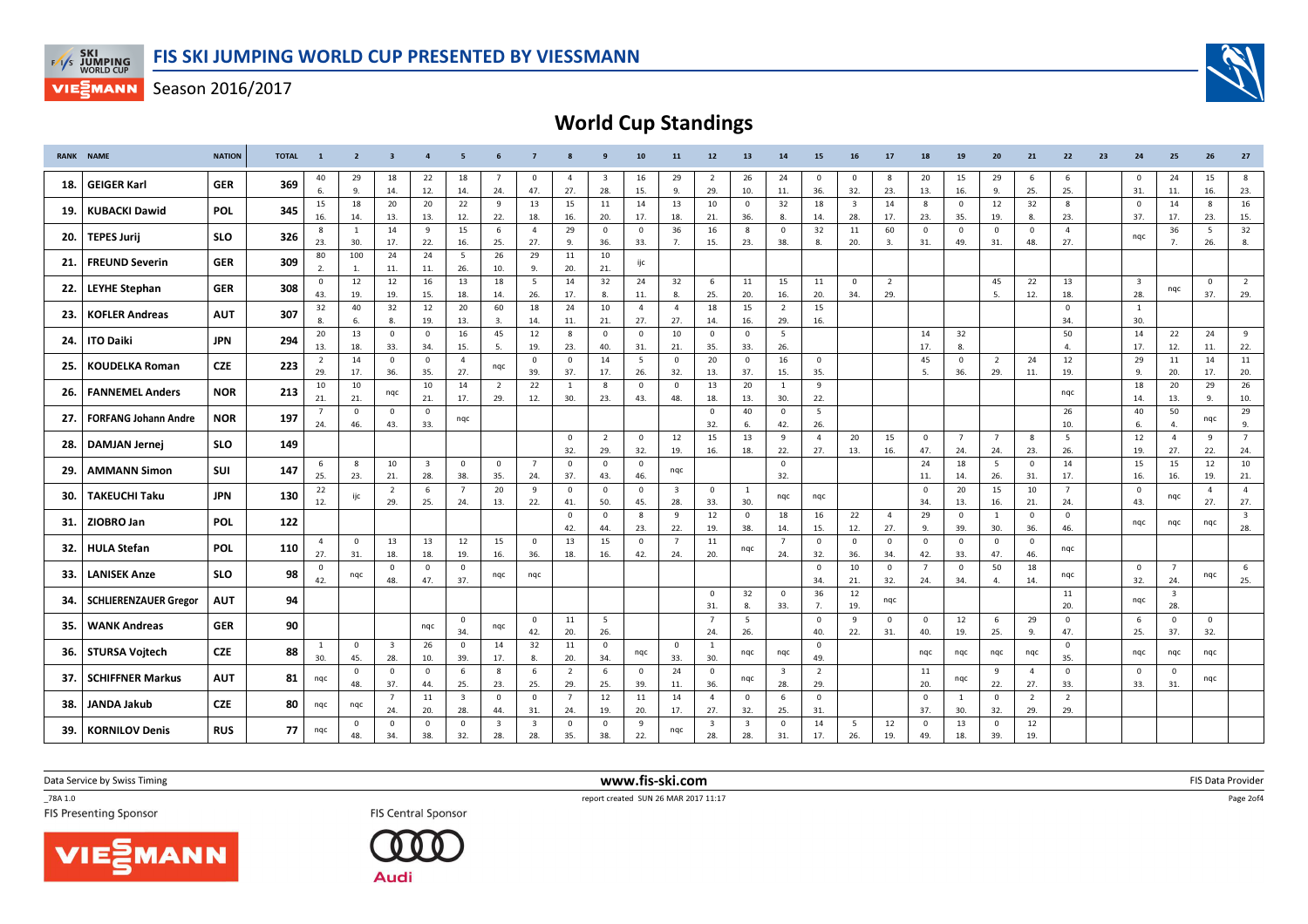



World Cup Standings

|     | <b>RANK NAME</b>             | <b>NATION</b> | <b>TOTAL</b> | <sup>1</sup>        | $\overline{2}$                 | $\overline{\mathbf{3}}$ | $\overline{4}$        | - 5                   | 6                     | - 7                   | 8                              | 9                     | 10                    | 11                    | 12                  | 13                    | 14                    | 15                             | 16                    | 17                    | 18                     | 19                    | 20                             | 21                             | 22                             | 23 | 24                    | 25                    | 26                             | 27 |
|-----|------------------------------|---------------|--------------|---------------------|--------------------------------|-------------------------|-----------------------|-----------------------|-----------------------|-----------------------|--------------------------------|-----------------------|-----------------------|-----------------------|---------------------|-----------------------|-----------------------|--------------------------------|-----------------------|-----------------------|------------------------|-----------------------|--------------------------------|--------------------------------|--------------------------------|----|-----------------------|-----------------------|--------------------------------|----|
| 40. | <b>PREVC Cene</b>            | <b>SLO</b>    | 67           |                     |                                |                         |                       |                       | -1<br>30.             | $\overline{2}$<br>29. | 32<br>8.                       | $\overline{7}$<br>24. | $\overline{0}$<br>40. | $\mathbf 0$<br>34.    | 5<br>26.            | nqc                   | 10<br>21.             | $\overline{\mathbf{3}}$<br>28. | $\mathbf 0$<br>33.    | $\overline{7}$<br>24. | $\mathbf 0$<br>44.     | $\mathbf 0$<br>40.    | $\overline{0}$<br>36.          | $\mathbf 0$<br>42.             |                                |    |                       |                       | ngc                            |    |
| 41. | <b>BOYD-CLOWES Mackenzie</b> | CAN           | 52           | $\mathbf{0}$<br>32. | $\mathbf 0$<br>35.             | 22<br>12.               | $\mathbf{0}$<br>36.   | 10<br>21.             | $\mathbf{0}$<br>38.   | $\overline{2}$<br>29. | $\mathbf{0}$<br>36.            | $\mathbf{0}$<br>31.   | 10<br>21.             | nqc                   | $\mathbf 0$<br>43.  | $\mathbf 0$<br>41.    | $\mathbf 0$<br>35.    |                                | nqc                   | $\mathbf 0$<br>39.    | 3<br>28.               | nqc                   | $\overline{\mathbf{0}}$<br>34. | 5<br>26.                       | nqc                            |    | $\mathbf{0}$<br>41.   | nqc                   | $\mathbf 0$<br>39.             |    |
| 42. | <b>AIGNER Clemens</b>        | <b>AUT</b>    | 50           | $\mathbf{0}$<br>39. | nqc                            | nqc                     | $\mathbf 0$<br>41.    | nqc                   | nqc                   | $\overline{0}$<br>39. |                                |                       | 8<br>23.              |                       |                     |                       |                       |                                | ngc                   | nqc                   | $\mathbf{0}$<br>41.    | 10<br>21.             | 16<br>15.                      | 16<br>15.                      |                                |    |                       |                       |                                |    |
| 42. | <b>BICKNER Kevin</b>         | <b>USA</b>    | 50           | $\mathbf 0$<br>46.  | $\mathbf 0$<br>38.             | 8<br>23.                | ijc                   | $\mathbf 0$<br>48.    | $\mathbf 0$<br>41.    | $\overline{0}$<br>41. | nqc                            | $\overline{0}$<br>32. | $\mathbf{0}$<br>35.   | $\mathbf{0}$<br>41.   | $\mathbf{0}$<br>48. | $\overline{0}$<br>43. | $\mathbf{0}$<br>45.   |                                | $\overline{7}$<br>24. | - 5<br>26.            | 10<br>21.              | $\overline{4}$<br>27. | $\overline{0}$<br>43.          | $\mathbf{0}$<br>46.            | nqc                            |    | nqc                   | 16<br>15.             | nqc                            |    |
| 42. | <b>GRANERUD Halvor Egner</b> | <b>NOR</b>    | 50           | $\mathbf{0}$<br>36. | $\mathbf{0}$<br>32.            | ngc                     |                       |                       |                       |                       | $\overline{\mathbf{3}}$<br>28. | $\overline{0}$<br>47. | $\mathbf 0$<br>34.    | $\mathsf 0$<br>37.    | $\mathbf{0}$<br>50. | $\overline{0}$<br>47. |                       |                                |                       |                       | $\mathbf{0}$<br>45.    | 5<br>26.              | 8<br>23.                       | 15<br>16.                      | ngc                            |    | 9<br>22.              | 10<br>21.             | ngc                            |    |
| 45. | SEMENIC Anze                 | <b>SLO</b>    | 41           |                     |                                |                         |                       |                       |                       |                       | nqc                            | $\mathbf{0}$<br>46.   | $\mathbf 0$<br>36.    | $\mathbf{0}$<br>44.   | ngc                 | nqc                   |                       | $\mathbf{0}$<br>38.            | ngc                   | 11<br>20.             | $5\overline{5}$<br>26. | $\mathbf 0$<br>44.    | $\overline{0}$<br>44.          | $\mathbf{0}$<br>39.            | $\overline{\mathbf{3}}$<br>28. |    | nqc                   | 12<br>19.             | 10<br>21.                      |    |
| 46. | <b>COLLOREDO Sebastian</b>   | <b>ITA</b>    | 33           | $\mathbf{0}$<br>38. | $\mathbf{0}$<br>41.            | $\overline{0}$<br>46.   |                       |                       |                       |                       |                                |                       | 29<br>9.              |                       | nqc                 | nqc                   | $\mathbf 0$<br>44.    |                                |                       |                       |                        |                       |                                |                                | <sup>1</sup><br>30.            |    | $\mathbf{0}$<br>47.   | nqc                   | $\overline{\mathbf{3}}$<br>28. |    |
| 47. | <b>VANCURA Tomas</b>         | <b>CZE</b>    | 31           | $\mathbf{0}$<br>35. | ngc                            | $\overline{0}$<br>42.   | $\overline{2}$<br>29. | $\mathbf 0$<br>36.    | $\mathbf 0$<br>50.    | $\mathbf{0}$<br>48.   | nqc                            | ngc                   | ngc                   | $\mathbf 0$<br>45.    |                     |                       |                       |                                | 6<br>25.              | 10<br>21.             | ngc                    | $\mathbf{0}$<br>43.   | $\overline{0}$<br>35.          | ngc                            | ngc                            |    | ngc                   | nqc                   | 13<br>18.                      |    |
| 47. | <b>POLASEK Viktor</b>        | <b>CZE</b>    | 31           |                     |                                |                         |                       |                       |                       |                       |                                |                       |                       |                       | nqc                 | 5<br>26.              | 13<br>18.             |                                |                       |                       |                        |                       |                                |                                | $\mathbf{0}$<br>43.            |    | $\overline{4}$<br>27. | 9<br>22.              | ngc                            |    |
| 49. | <b>HLAVA Lukas</b>           | <b>CZE</b>    | 26           | $\mathbf{0}$<br>31. | $\overline{4}$<br>27.          | $\overline{0}$<br>39.   | - 5<br>26.            | $\overline{2}$<br>29. | $\mathbf{0}$<br>37.   | $\mathbf{0}$<br>34.   | nqc                            | $\overline{0}$<br>39. | 15<br>16.             | $\overline{0}$<br>43. | nqc                 | nqc                   |                       | $\mathbf{0}$<br>41.            | nqc                   | ngc                   | $\overline{0}$<br>48.  | $\mathbf{0}$<br>45.   | $\overline{0}$<br>50.          | $\mathbf 0$<br>49.             |                                |    |                       |                       |                                |    |
| 50. | <b>MAEAETTAE Jarkko</b>      | <b>FIN</b>    | 24           | nqc                 | 5<br>26.                       | $\overline{0}$<br>41.   |                       |                       |                       |                       | $\mathbf{0}$<br>48.            | $\mathbf 0$<br>41.    | 18<br>14.             | 1<br>30.              | $\mathbf 0$<br>40.  | nqc                   | $\mathbf 0$<br>39.    | $\mathbf 0$<br>43.             |                       |                       | ngc                    | nqc                   | $\overline{0}$<br>46.          | $\mathbf 0$<br>45.             | $\mathbf 0$<br>36.             |    | $\overline{0}$<br>42. | $\mathbf 0$<br>39.    | $\mathbf{0}$<br>32.            |    |
| 50. | <b>AHONEN Janne</b>          | <b>FIN</b>    | 24           | $\mathbf{0}$<br>34. | $\mathbf{0}$<br>34.            | $\overline{0}$<br>45.   | nqc                   | ngc                   |                       |                       |                                |                       |                       |                       |                     |                       | $\overline{0}$<br>41. | 10<br>21.                      | 8<br>23.              | 6<br>25.              |                        |                       |                                |                                | $\mathbf{0}$<br>48.            |    |                       |                       |                                |    |
| 52. | <b>AUNE Joakim</b>           | <b>NOR</b>    | 23           |                     |                                |                         |                       |                       |                       |                       |                                |                       |                       |                       |                     |                       |                       |                                |                       |                       |                        |                       |                                |                                | 10<br>21.                      |    | 13<br>18.             | nqc                   | ngc                            |    |
| 53. | <b>INSAM Alex</b>            | <b>ITA</b>    | 22           |                     |                                |                         |                       |                       |                       |                       |                                |                       | $\overline{0}$<br>44. |                       |                     |                       |                       |                                |                       |                       |                        |                       |                                |                                | $\mathbf{0}$<br>44.            |    | $\mathbf 0$<br>35.    | 6<br>25.              | 16<br>15.                      |    |
| 54. | <b>KOBAYASHI Junshiro</b>    | <b>JPN</b>    | 20           |                     |                                |                         |                       |                       |                       |                       |                                |                       |                       |                       |                     |                       |                       | ngc                            | $\mathbf 0$<br>39.    | $\mathbf 0$<br>33.    | 6<br>25.               | 14<br>17.             | $\overline{0}$<br>33.          | $\mathbf 0$<br>41.             | $\mathbf 0$<br>45.             |    | $\mathbf{0}$<br>39.   | nqc                   | ngc                            |    |
| 55. | <b>ROMASHOV Alexey</b>       | <b>RUS</b>    | 17           |                     |                                |                         |                       |                       |                       |                       |                                |                       |                       |                       |                     |                       |                       |                                |                       |                       | 2<br>29.               | 6<br>25.              | $\overline{0}$<br>41.          | 9<br>22.                       | nqc                            |    | $\mathbf{0}$<br>50.   | nqc                   | $\mathbf{0}$<br>41.            |    |
| 56. | <b>HILDE Tom</b>             | <b>NOR</b>    | 16           |                     |                                |                         |                       |                       | $\overline{4}$<br>27. | 11<br>20.             | $\mathbf{0}$<br>34.            | $\overline{0}$<br>41. | nqc                   | nqc                   | $\mathbf 0$<br>37.  | $\mathbf{0}$<br>42.   | $\mathbf 0$<br>36.    | 1<br>30.                       |                       |                       |                        |                       |                                |                                | $\mathbf{0}$<br>48.            |    |                       | ngc                   |                                |    |
| 56. | <b>LARINTO Ville</b>         | <b>FIN</b>    | 16           | nqc                 | $\overline{\mathbf{3}}$<br>28. |                         | nqc                   | $\mathbf 0$<br>35.    | $\mathbf{0}$<br>42.   | nqc                   |                                |                       |                       |                       | $\mathbf 0$<br>47.  | 6<br>25.              | nqc                   | $\mathbf{0}$<br>45.            |                       |                       | $\overline{4}$<br>27.  | $\mathbf{0}$<br>38.   | $\overline{0}$<br>42.          | $\overline{\mathbf{3}}$<br>28. | $\mathbf 0$<br>40.             |    | nqc                   | nqc                   | $\mathsf 0$<br>35.             |    |
| 58. | <b>VASSILIEV Dimitry</b>     | <b>RUS</b>    | 15           | ngc                 | $\Omega$<br>37.                | $\overline{0}$<br>47.   |                       | ngc                   |                       | $\overline{0}$<br>37. | ijc                            | $\mathbf{0}$<br>48.   | $\overline{0}$<br>38. | $\mathbf 0$<br>36.    |                     |                       |                       | $\mathbf 0$<br>39.             | 15<br>16.             | nqc                   |                        |                       |                                |                                |                                |    |                       |                       |                                |    |
| 58. | <b>HUBER Stefan</b>          | <b>AUT</b>    | 15           |                     |                                |                         |                       |                       |                       |                       |                                |                       | ijc                   |                       |                     |                       |                       |                                |                       |                       | $\mathbf 0$<br>43.     | 9<br>22.              | $\overline{\mathbf{3}}$<br>28. | $\mathbf 0$<br>32.             |                                |    |                       | $\overline{2}$<br>29. | <sup>1</sup><br>30.            |    |
| 60. | <b>BRESADOLA Davide</b>      | ITA.          | 14           | nqc                 | ngc                            |                         |                       |                       |                       |                       |                                |                       |                       |                       | $\mathbf 0$<br>42.  | $\mathbf 0$<br>31.    | $\overline{4}$<br>27. |                                | nqc                   | nqc                   |                        |                       |                                |                                | $\mathbf{0}$<br>50.            |    | 10<br>21.             | nqc                   | ngc                            |    |
| 61. | <b>SIEGEL David</b>          | <b>GER</b>    | 12           | 12<br>19.           | nqc                            | $\mathbf{0}$<br>32.     |                       |                       |                       |                       |                                |                       |                       |                       |                     |                       |                       |                                |                       |                       |                        |                       |                                |                                |                                |    |                       |                       |                                |    |

Data Service by Swiss Timing

\_78A 1.0

VIESMANN



 www.fis-ski.comTES Presenting Sponsor **FIS** Central Sponsor **FIS** Central Sponsor **FIS** Central Sponsor **FIS** Presenting Sponsor

m FIS Data Provider<br>1711-17

Page 3of4